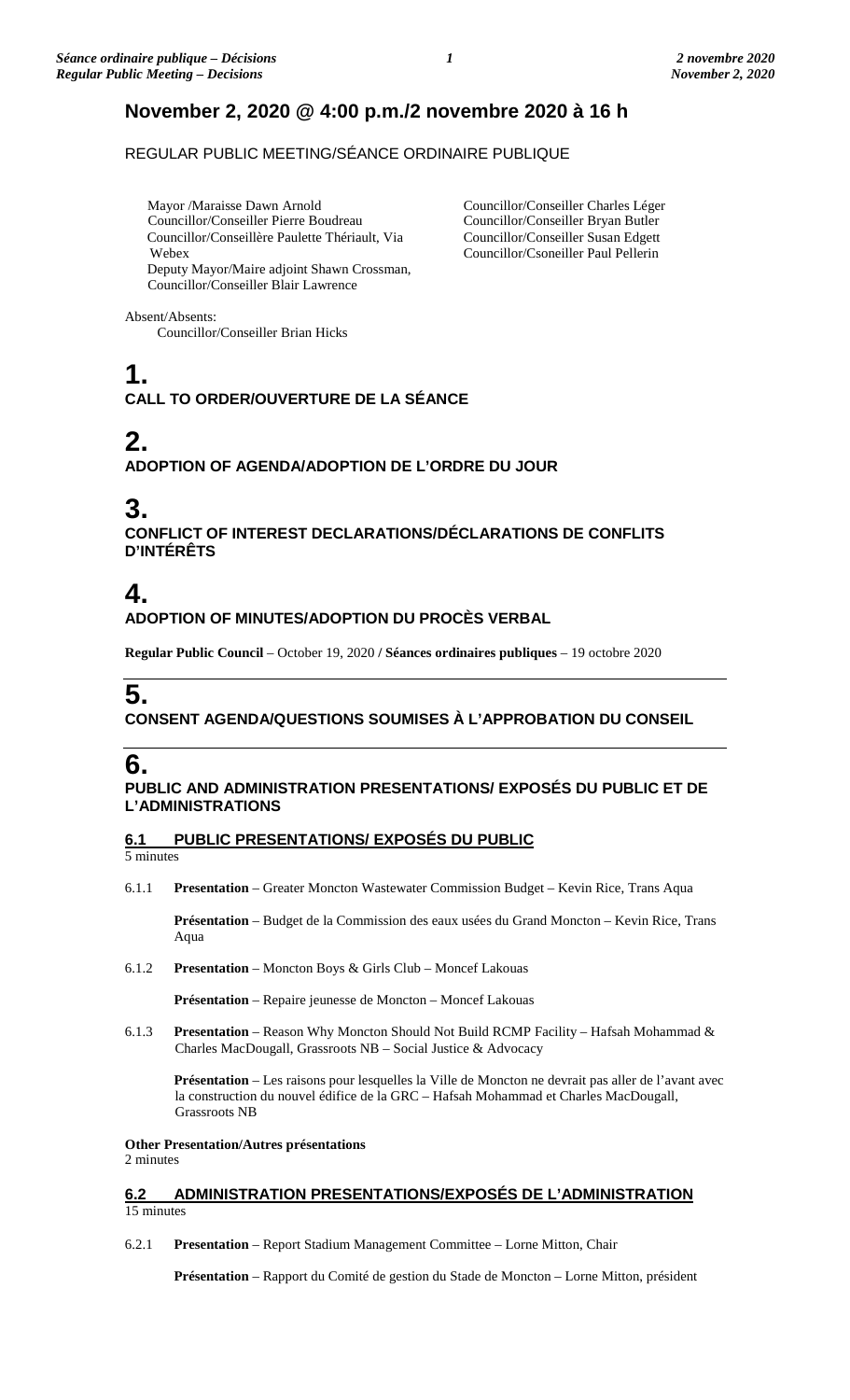6.2.2 **Presentation** – General, Utility and Capital Budget Overview – Jacques Doucet, CFO – General Manager Financial Services

**Présentation** – Aperçu des budgets d'immobilisations et de services publics – Jacques Doucet, directeur général des Finances

6.2.3 **Update** – Covid-19 (Coronavirus) – Marc Landry, City Manager; Conrad Landry, Fire Chief

**Mise à jour** – Covid-19 (Coronavirus) – Marc Landry, directeur municipal et Conrad Landry, chef des pompiers

6.2.4 **Update** – RCMP – Tom Critchlow, Codiac RCMP Superintendent

**Mise à jour** – GRC – Tom Critchlow, surintendant, GRC Codiac

#### **7. PLANNING MATTERS/ QUESTIONS D'URBANISME**

# **8.**

**STATEMENTS BY MEMBERS OF COUNCIL/ EXPOSÉS DES MEMBRES DU CONSEIL**

### **9.**

**REPORTS AND RECOMMENDATIONS FROM COMMITTEES AND PRIVATE MEETINGS/ RAPPORTS ET RECOMMANDATIONS DES COMITÉS ET RÉUNIONS À HUIS CLOS**

### **10. REPORTS FROM ADMINISTRATION/ RAPPORTS DE L'ADMINISTRATION**

10.1 Rising Tide Community Initiatives Inc. – A Request for Financial Support

**Motion: That,** City Council agree to provide start-up funding in the form of a grant for the housing entity called Rising Tide Community Initiatives Inc. in the amount of up to \$2 million per year for three years funded by a draw from reserves and/or a delay of capital projects as approved by Council, subject to the following conditions:

- 1. that the Province of New Brunswick match these funds with an equal or greater amount over the first three years to make up the total funding required;
- 2. that Rising Tide be successful in obtaining a long-term operating agreement with the Province of New Brunswick with a guarantee by the Province to provide operational funding and support beginning in year four (4) as required, ensuring that no municipal operating support will be required;
- 3. that Rising Tide develop a plan for long-term sustainable funding that relies on provincial and federal levels of government programs and budgets as well as community fundraising;
- 4. that Rising Tide establish sound principles of governance and work with Administration to establish annual planning and reporting requirements;

And, furthermore, that the results of the Social Impact Audit, initiated in August 2020, be shared with the Province of New Brunswick and contribute to a better understanding of all social funding being invested in Moncton with the goal of advocating for better outcomes for the city's most vulnerable individuals

Moved by: Councillor Butler Seconded by: Councillor Lawrence

#### **MOTION CARRIED**

*Nay : Councillor Pellerin*

Initiatives communautaires Marée montantes – Demande d'aide financière

**Motion : Que** le Conseil municipal de Moncton fournisse à l'entité de logement Initiatives communautaires Marée montante un financement de démarrage sous forme de subvention d'un montant maximal de 2 millions de dollars par année pendant trois ans, financée par un prélèvement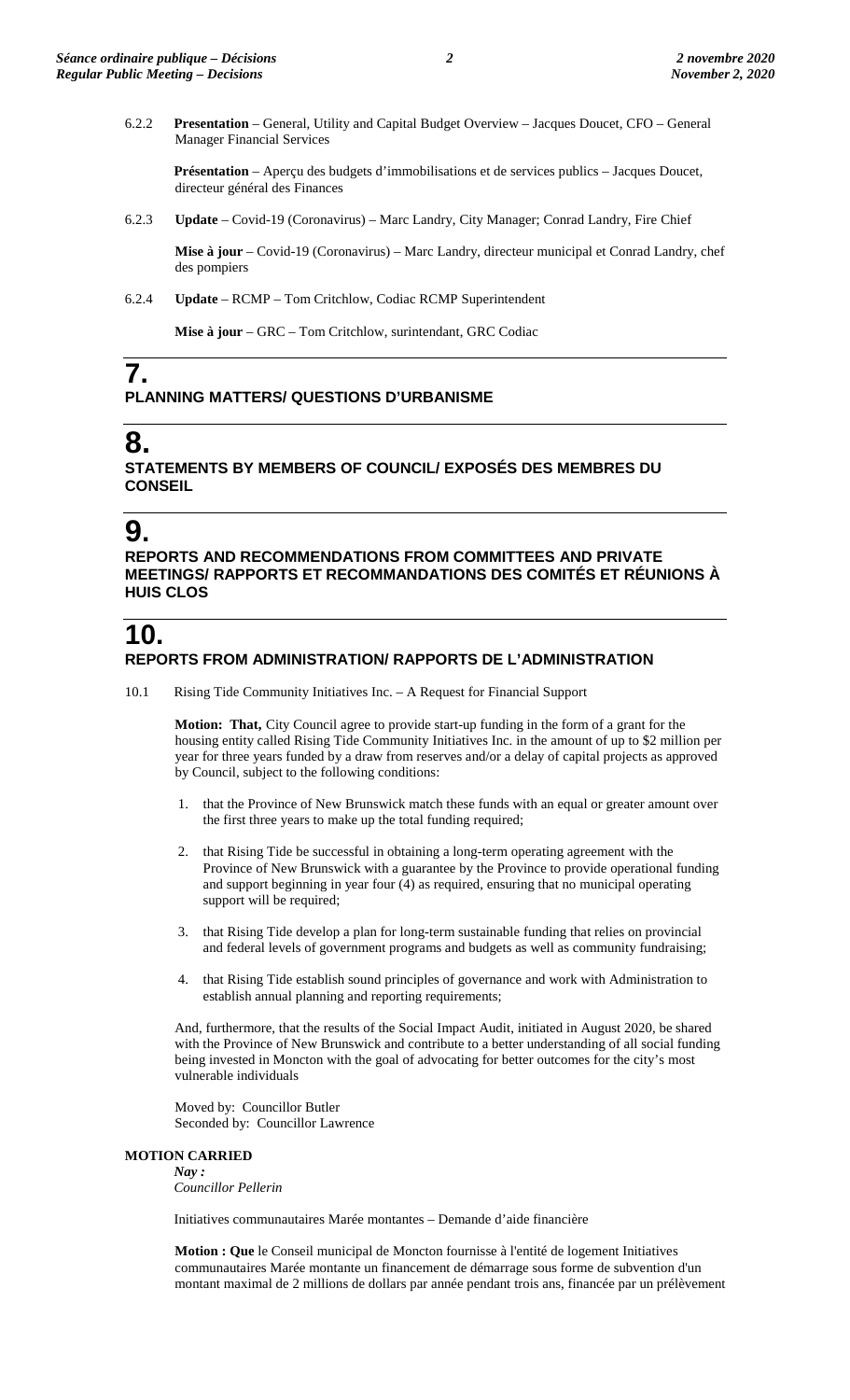dans les réserves et/ou par le report de projets d'immobilisations, après approbation du Conseil, sous réserve des conditions suivantes :

- 1. que le gouvernement du Nouveau-Brunswick verse des fonds complémentaires dont la somme est égale ou supérieure dans les trois premières années pour faire l'appoint du financement total nécessaire;
- 2. que Marée montante réussisse à conclure, avec le gouvernement du Nouveau-Brunswick, un accord d'exploitation à long terme assorti d'une garantie de ce gouvernement de verser le financement opérationnel et d'apporter de l'aide au début de la quatrième année au besoin, en veillant à ce qu'il ne soit pas nécessaire que la municipalité verse de financement opérationnel;
- 3. que Marée montante mette au point un plan de financement durable à long terme reposant sur des programmes et des budgets provinciaux et fédéraux, ainsi que sur le financement communautaire;
- 4. que Marée montante adopte des principes de gouvernance rigoureux et travaille de concert avec l'Administration pour établir les besoins annuels dans la planification et les rapports;

Que les résultats de la vérification des programmes sociaux, entreprise en août 2020, soient transmis à la province du Nouveau-Brunswick et qu'ils contribuent à une meilleure compréhension de tout le financement en matière de services sociaux investi à Moncton, dans le but de plaider en faveur de l'amélioration du bien-être des personnes les plus vulnérables de notre collectivité.

Proposée par le conseiller Butler Appuyée par le conseiller Lawrence

#### **MOTION ADOPTÉE**

*Contre: Conseiller Pellerin*

- 10.2 Pest Control Commission Transfer
	- WHEREAS The Greater Moncton Pest Control Commission, and its predecessor The Greater Moncton Pest Control Authority / The Greater Moncton Mosquito Control Authority, has been in existence forver 60 years;
	- WHEREAS The Greater Moncton Pest Control Commission is almost solely funded by the City of Moncton, the City of Dieppe and the Town of Riverview;
	- WHEREAS The Greater Moncton Pest Control Commission is considered a committee of the Councils of the City of Moncton, the City of Dieppe and the Town of Riverview;
	- WHEREAS Doctor Louis LaPierre has been the General Director of the Executive and Management Committees, and has played a key role and been at the centre of the important decision making and operations of The Greater Moncton Pest Control Commission for at least 40 years;
	- WHEREAS Doctor Louis LaPierre, has indicated to the City of Moncton, the City of Dieppe and the Town of Riverview that he wishes to retire and no longer wishes to be the General Director of the Executive and Management Committee of The Greater Moncton Pest Control Commission;
	- WHEREAS The City of Moncton, the City of Dieppe and the Town of Riverview wish that going forward, the services of the Southeast Regional Service Commission be retained to provide the services and expertise that were up to now provided by The Greater Moncton Pest Control Commission;
	- WHEREAS The City of Moncton, the City of Dieppe and the Town of Riverview have agreed that the annual financial contribution up to now provided to The Greater Moncton Pest Control Commission would be provided to the Southeast Regional Service Commission;
	- WHEREAS The City of Moncton, the City of Dieppe and the Town of Riverview have agreed that The Greater Moncton Pest Control Commission be dissolved, given that the Southeast Regional Service Commission will provide the services and expertise that were up to now provided by The Greater Moncton Pest Control Commission; and,
	- WHEREAS The City of Moncton, the City of Dieppe and the Town of Riverview agree that the money remaining in The Greater Moncton Pest Control Commission's possession and accounts, and any other assets in the possession of the Greater Moncton Pest Control Commission, be transferred to the Southeast Regional Service Commission, for the services and expertise to be provided.

NOW THEREFORE BE IT RESOLVED THAT The Greater Moncton Pest Control Commission, being a committee of Council, be dissolved as of December 31, 2020.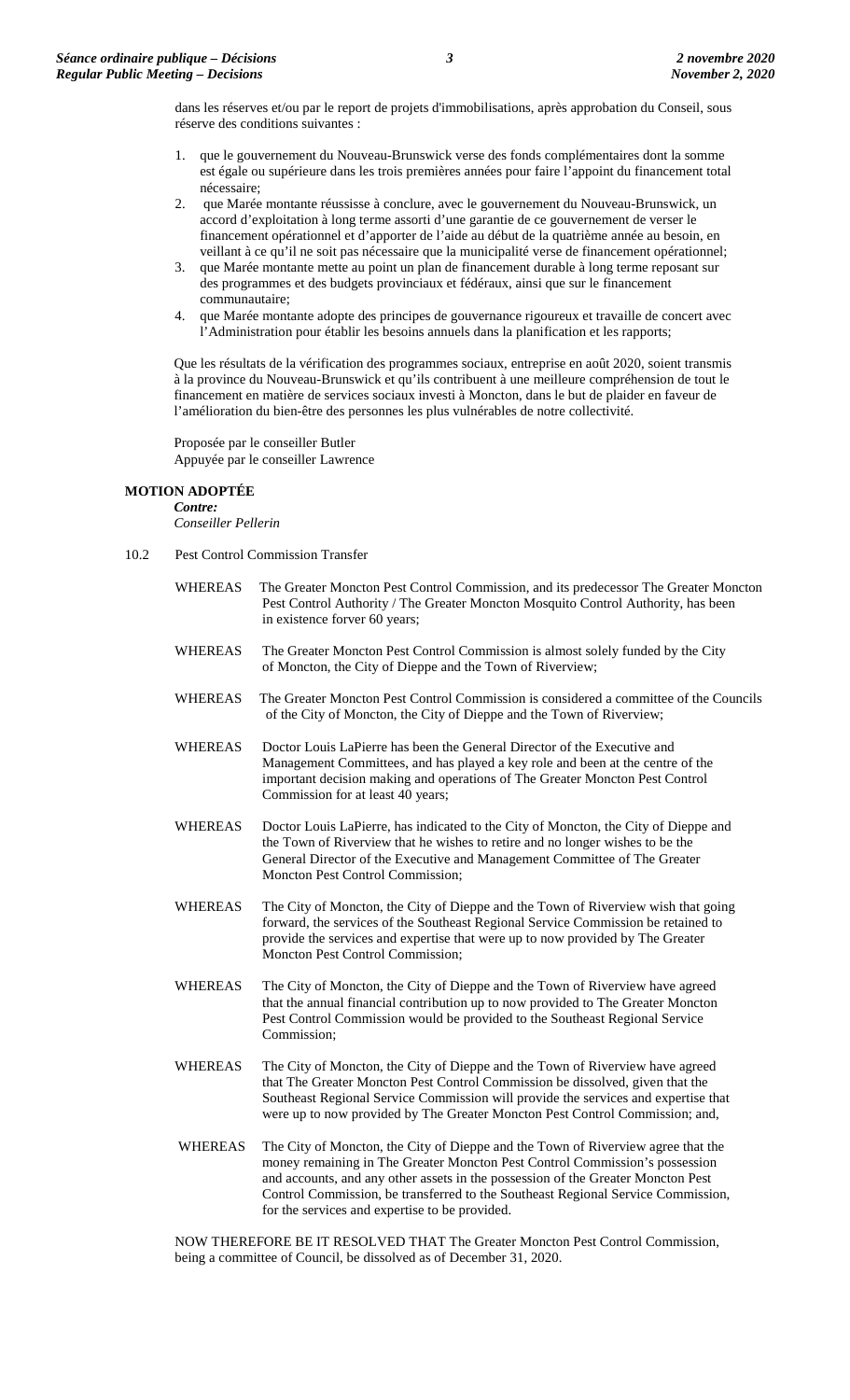AND BE IT FURTHER RESOLVED THAT the money remaining in The Greater Moncton Pest Control Commission's possession and accounts, and any other assets remaining in the possession of the Greater Moncton Pest Control Commission, be transferred to the Southeast Regional Service Commission as of December 31, 2020.

Moved by: Councillor Boudreau Seconded by: Councillor Butler

#### **MOTIO***N CARRIED*

*Councillor Lawrence not present for the vote*

Commission de désinsectisation du Grand Moncton - Transfert

- ATTENDU QUE la Commission de désinsectisation du Grand Moncton et l'organisme qui l'a précédée (The Greater Moncton Pest Control Authority/The Greater Moncton Mosquito Control Authority) existent depuis plus de 60 ans; ATTENDU QUE la Commission de désinsectisation du Grand Moncton est presque entièrement financée par la Ville de Moncton, par la Ville de Dieppe et par la Ville de Riverview; ATTENDU QUE la Commission de désinsectisation du Grand Moncton est considérée comme un comité des conseils municipaux de la Ville de Moncton, de la Ville de Dieppe et de la Ville de Riverview; ATTENDU QUE le docteur Louis LaPierre est le directeur général du Comité de direction et du Comité de gestion de la Commission de désinsectisation du Grand Moncton, qu'il y joue un rôle essentiel et qu'il est au cœur des décisions et des opérations importantes de cette commission depuis au moins 40 ans; ATTENDU QUE le docteur Louis LaPierre a fait savoir à la Ville de Moncton, à la Ville de Dieppe et à la Ville de Riverview qu'il souhaite prendre sa retraite et qu'il ne souhaite plus être le directeur général du Comité de direction et du Comité de gestion de la Commission de désinsectisation du Grand Moncton; ATTENDU QUE la Ville de Moncton, la Ville de Dieppe et la Ville de Riverview souhaitent désormais faire appel aux services de la Commission de services régionaux du Sud-Est pour assurer les services et les compétences qui étaient jusqu'à maintenant offerts par la Commission de désinsectisation du Grand Moncton; ATTENDU QUE la Ville de Moncton, la Ville de Dieppe et la Ville de Riverview se sont entendues pour que la contribution financière annuelle versée jusqu'à maintenant à la Commission de désinsectisation du Grand Moncton soit désormais versée à la Commission de services régionaux du Sud-Est; ATTENDU QUE la Ville de Moncton, la Ville de Dieppe et la Ville de Riverview ont convenu de dissoudre la Commission de désinsectisation du Grand Moncton, puisque la Commission de services régionaux du Sud-Est assurera les services et les compétences offerts jusqu'à maintenant par la Commission de désinsectisation du Grand Moncton;
- ATTENDU QUE la Ville de Moncton, la Ville de Dieppe et la Ville de Riverview s'entendent pour que les fonds qui restent en la possession et dans les comptes de la Commission de désinsectisation du Grand Moncton et que tous les autres actifs en la possession de la Commission de désinsectisation du Grand Moncton soient cédés à la Commission de services régionaux du Sud-Est pour les services et les compétences à offrir;

IL EST PAR CONSÉQUENT RÉSOLU QUE la Commission de désinsectisation du Grand Moncton, qui est considérée comme un comité du Conseil municipal, soit dissoute en date du 31 décembre 2020.

IL EST EN OUTRE RÉSOLU QUE les fonds qui restent en la possession et dans les comptes de la Commission de désinsectisation du Grand Moncton et tous les autres actifs restant en la possession de ladite commission soient cédés à la Commission de services régionaux du Sud-Est en date du 31 décembre 2020.

Proposée par le conseiller Boudreau Appuyée par le conseiller Butler

#### **MOTION ADOPTÉE**

*Conseiller Lawrence n'était pas présent pour le vote*

10.3 **Quotation QP20-029** – Residential & Commercial Plumbing Services